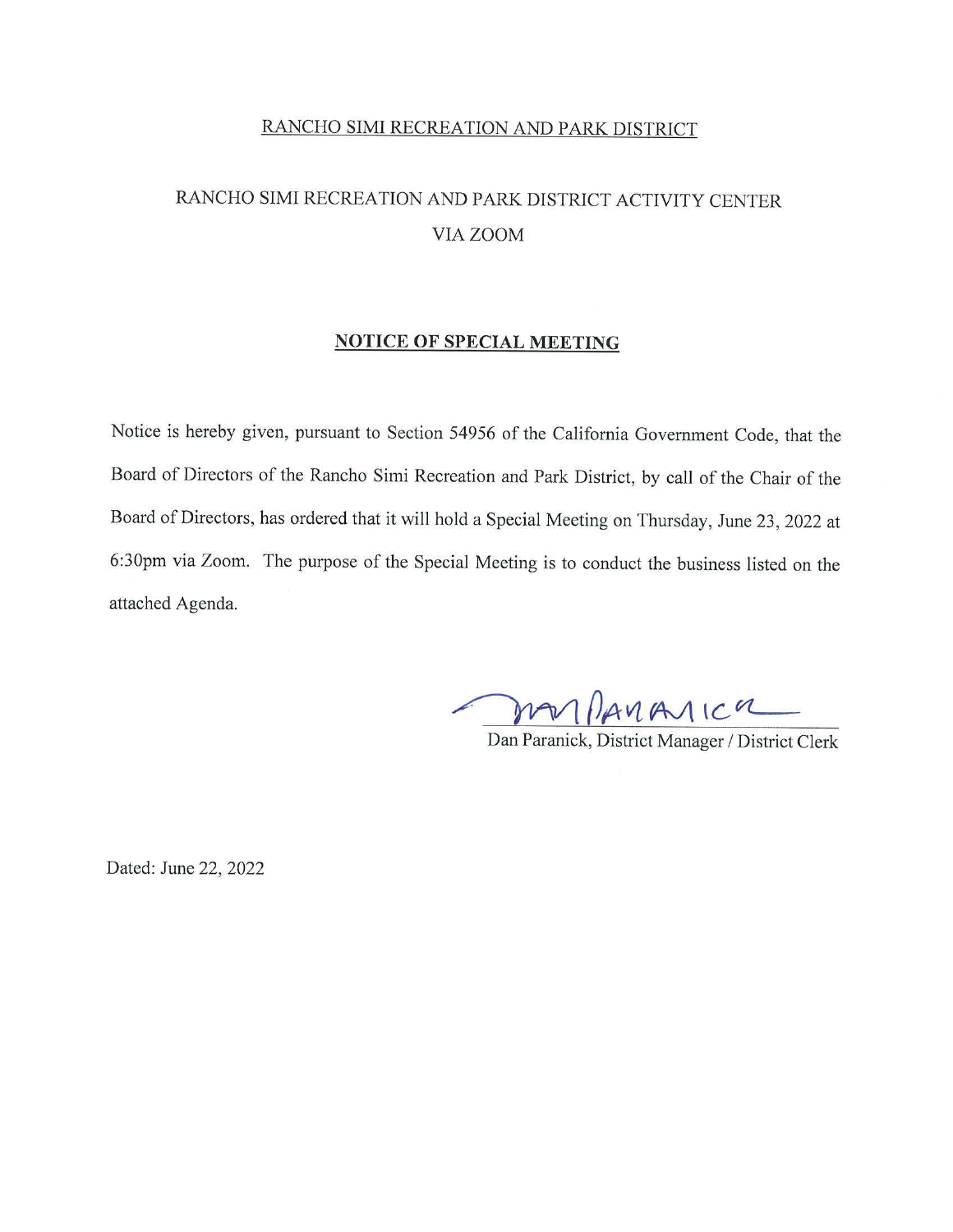# **Rancho Simi Recreation and Park District Board of Directors Special Meeting**

# **A G E N D A**

**Thursday, June 23, 2022, at 6:30 p.m.**

**Rancho Simi Recreation and Park District 4201 Guardian Street, Simi Valley, CA 93063 (805) 584-4400** • **[www.rsrpd.org](http://www.rsrpd.org/)**

**(Meeting To Be Held Via Zoom)**

Welcome to a meeting of the Board of Directors of the Rancho Simi Recreation and Park District. The Park District welcomes citizen participation.

In compliance with revised Public Meeting laws enacted by the State of California, as well as Ventura County Public Health Orders' social distancing requirements which restricts gatherings to slow the spread of the novel Coronavirus COVID-19 pandemic, this meeting will be held via Zoom by Board Members, District Staff, and the Public. There will be no in-person attendance by the public. The live-streamed meeting can be accessed via our website at [www.rsrpd.us](http://www.rsrpd.us/) by clicking "Board Meeting Videos" on the homepage. Members of the public who wish to speak or provide comments are encouraged to attend the meeting virtually via Zoom by clicking the following link:

#### <https://us02web.zoom.us/j/82060591383?pwd=eVpiN2oxWEd2cVhMVDVzNlgxKzdrdz09>

Meeting ID: 820 6059 1383. Passcode: 026696. You may also access the meeting telephonically by calling 1-669-900-6833. Meeting ID: 820 6059 1383. Passcode: 026696. At the appropriate time, in accordance with the agenda, the Chair of the Board will request that individuals who wish to speak identify themselves and make their comments. Members of the public may also participate by providing written comments to the Board by sending an email to SandeeC@rsrpd.us by Thursday, June 23, 2022 at 5:00pm. The Chair will read comments during the meeting at the appropriate time for up to three minutes for each comment. If you have questions regarding this virtual public meeting, please call Sandee Covone at 805-823-0971.

When recognized, please be professional. Speakers are allowed a maximum of three (3) minutes to comment. Depending upon the circumstances, the Board Chair may increase or decrease speaker time. At the conclusion of public comments, the Board Chair will thank the speaker(s) for participating.

The Board Chair may also determine appropriate action, if any, to be taken in response to comments received. Comments will be listened to, questions may be answered, speakers may be requested to further discuss the matter with staff, or an item could be added to a future Agenda or referred to a Board Committee, among other things. Items listed on the Agenda that require action will likely be voted upon by the Board of Directors. We appreciate your attendance and hope to see you again.

# *BOARD OF DIRECTORS*

| <b>Chair</b> | <b>Vice Chair</b> | <b>Director</b>         | <b>Director</b> | <b>Director</b>              |
|--------------|-------------------|-------------------------|-----------------|------------------------------|
| Kate O'Brien | <b>Josh Gray</b>  | Ed Abele                |                 | Brian Dennert Elaine Freeman |
|              |                   |                         |                 |                              |
|              |                   | <b>STAFF</b>            |                 |                              |
|              |                   | <b>District Manager</b> |                 |                              |
|              |                   | Dan Paranick            |                 |                              |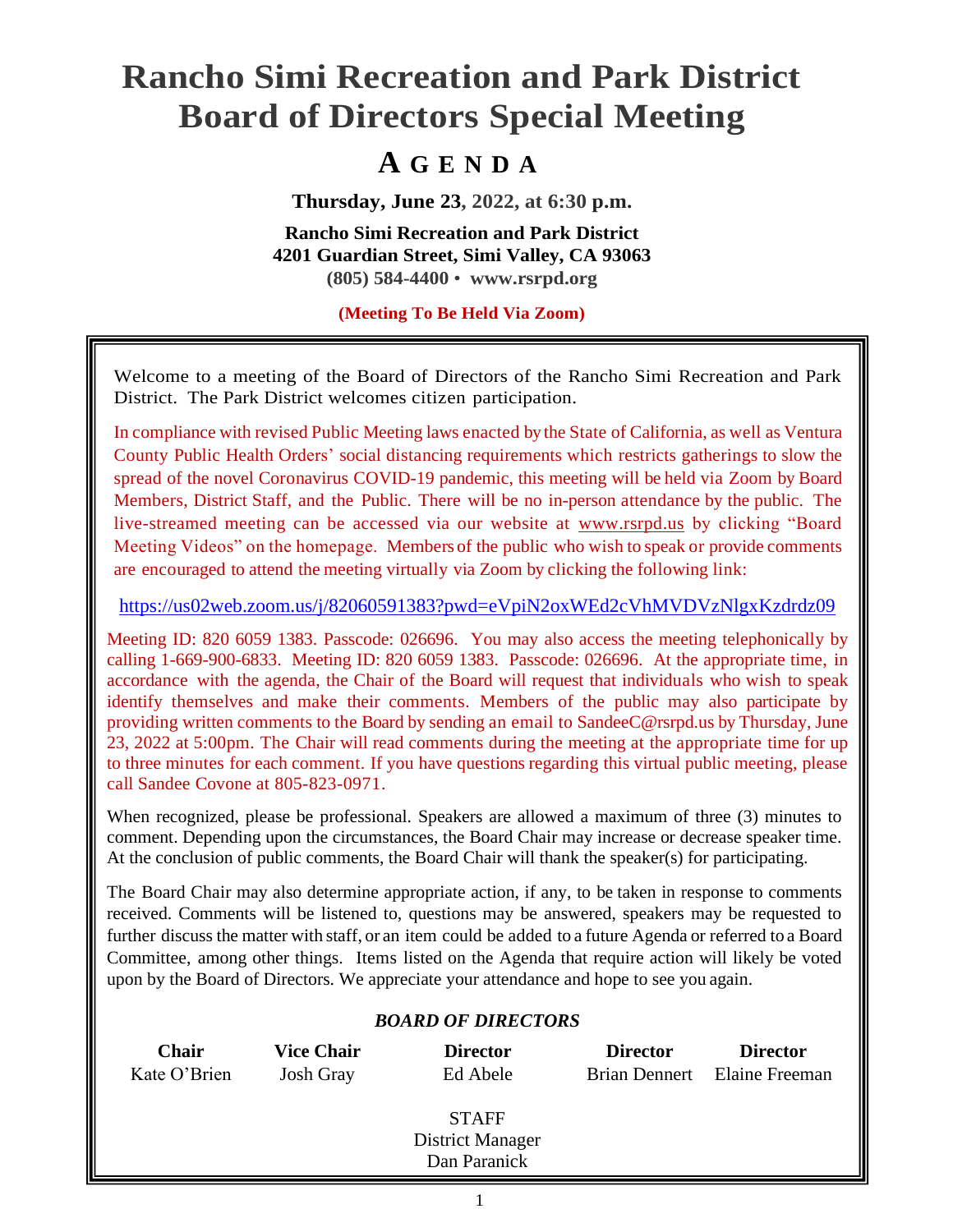## 1. CALL TO ORDER & PLEDGE OF ALLEGIANCE

- 2. ROLL CALL
- 3. AGENDA REVIEW
- 4. PUBLIC STATEMENTS (ITEMS NOT ON THE AGENDA)
- 5. NEW BUSINESS
	- a. Approval of Pay and Benefit Changes for: (1) Rancho Simi Recreation and Park District Middle Management Association, (2) Rancho Simi Recreation and Park District Employee Association, (3) Maintenance & Grounds Association and (4) Unrepresented District Employees
	- b. Approval and Adoption of Full-time Employee Classification Schedules by Rancho Simi Recreation and Park District Board of Directors
- 6. WRITTEN COMMUNICATIONS OF NOTE
- 7. REPORTS BY BOARD MEMBERS
- 8. REPORT BY DISTRICT MANAGER
- 9. CLOSED SESSION

| a. Closed Session Pursuant to Government Code Section 54957.6 |                                                 |  |  |  |  |  |
|---------------------------------------------------------------|-------------------------------------------------|--|--|--|--|--|
| Conference with Labor Negotiator:                             |                                                 |  |  |  |  |  |
| Agency Negotiators:                                           | District Manager and Director of Administration |  |  |  |  |  |
| Employee Organization:                                        | Rancho Simi Recreation and Park District -      |  |  |  |  |  |
|                                                               | Middle Management Association                   |  |  |  |  |  |

- b. Closed Session Pursuant to Government Code Section 54957.6 Conference with Labor Negotiator: Agency Negotiators: District Manager and Director of Administration<br>Employee Organization: Rancho Simi Employee's Association Rancho Simi Employee's Association
- c. Closed Session Pursuant to Government Code Section 54957.6 Conference with Labor Negotiator: Agency Negotiator: District Manager and Director of Administration<br>Employee Organization: Maintenance & Grounds Association Maintenance & Grounds Association
- d. Closed Session Pursuant to Government Code Section 54957.6 Conference with Labor Negotiator: Agency Negotiator: District Manager Employee Organization: Unrepresented Employees
- 10. ADJOURNMENT

MAN DAMAICA

Dan Paranick, District Manager / District Clerk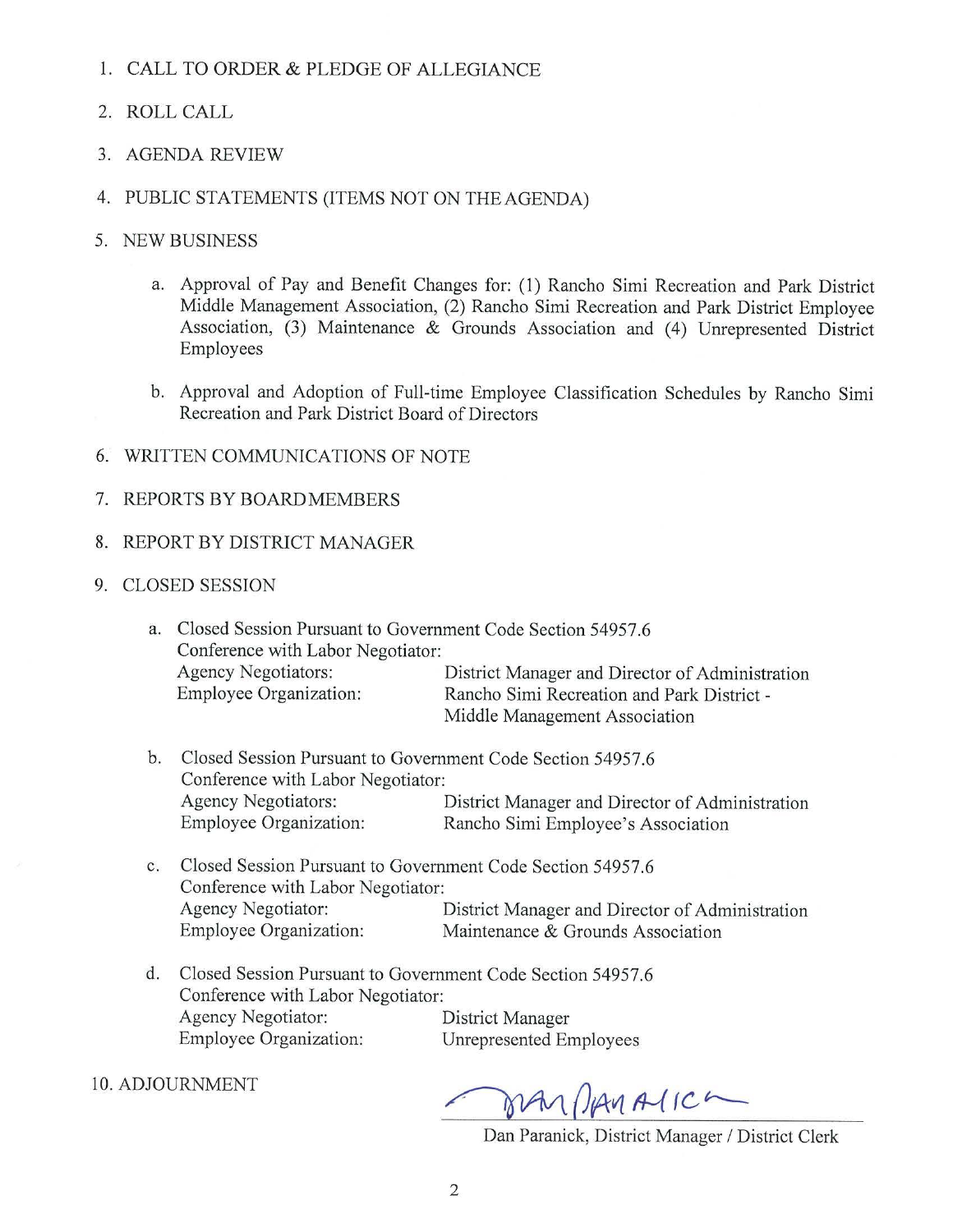If any individual has a disability that may require an accommodation to participate in the meeting, please contact Human Resources at 805-584-4400. Upon advance notification of the need for accommodation, reasonable arrangements will be made to provide accessibility to the meeting.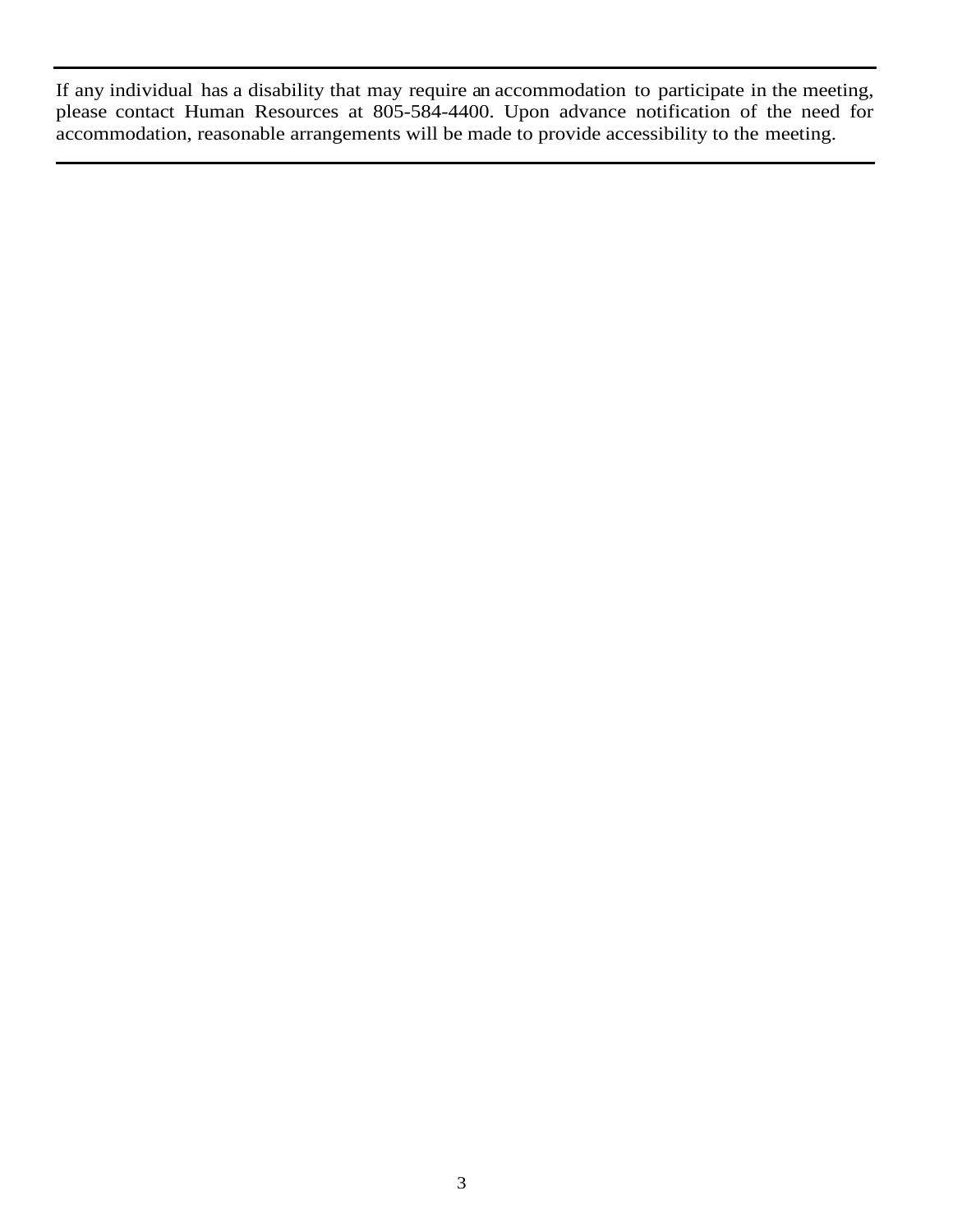# RANCHO SIMI RECREATION AND PARK DISTRICT INTEROFFICE MEMORANDUM

- DATE: June 23, 2022
- TO: District Manager
- FROM: Director of Administration
- SUBJECT: Approval of Pay and Benefit Changes for: (1) Rancho Simi Recreation and Park District Middle Management Association, (2) Rancho Simi Recreation and Park District Employee Association, (3) Maintenance & Grounds Association and (4) Unrepresented District Employees

#### **SUMMARY**

The District has been engaged in labor negotiations with the District's Middle Management Association, Rancho Simi Employee Association, Maintenance & Grounds Association and Unrepresented Employees. During the negotiation period staff has presented the requests to the Board in closed session. Those requests have been analyzed, discussed and responded to by staff, under direction of the Board. Agreement has since been reached and approval of the agreed to terms is now recommended.

Staff recommends approval of the following negotiated changes:

Middle Management:

- 4.5% Cost of Living increase effective June 24, 2022 (start of pay period).
- One-time 1.5 % COLA payment payable July 15, 2022 to full time employees employed as of July 1, 2022, based on gross pay as of July 1, 2022.

Rancho Simi Employee Association:

- 4.2% Cost of Living increase effective June 24, 2022 (start of pay period).
- Increase Annual Leave for employees hired/promoted after May 2010 from 17 to 19 days for employees working 1-5 years and from 23 to 25 for employees working 6-10 years, effective July 1, 2022.
- Increase Bereavement Leave from 3 to 5 days when travel is needed, effective July 1, 2022.
- One-time 1.5% COLA payment payable July 15, 2022 to full time employees employed as of July 1, 2022, based on gross pay as of July 1, 2022.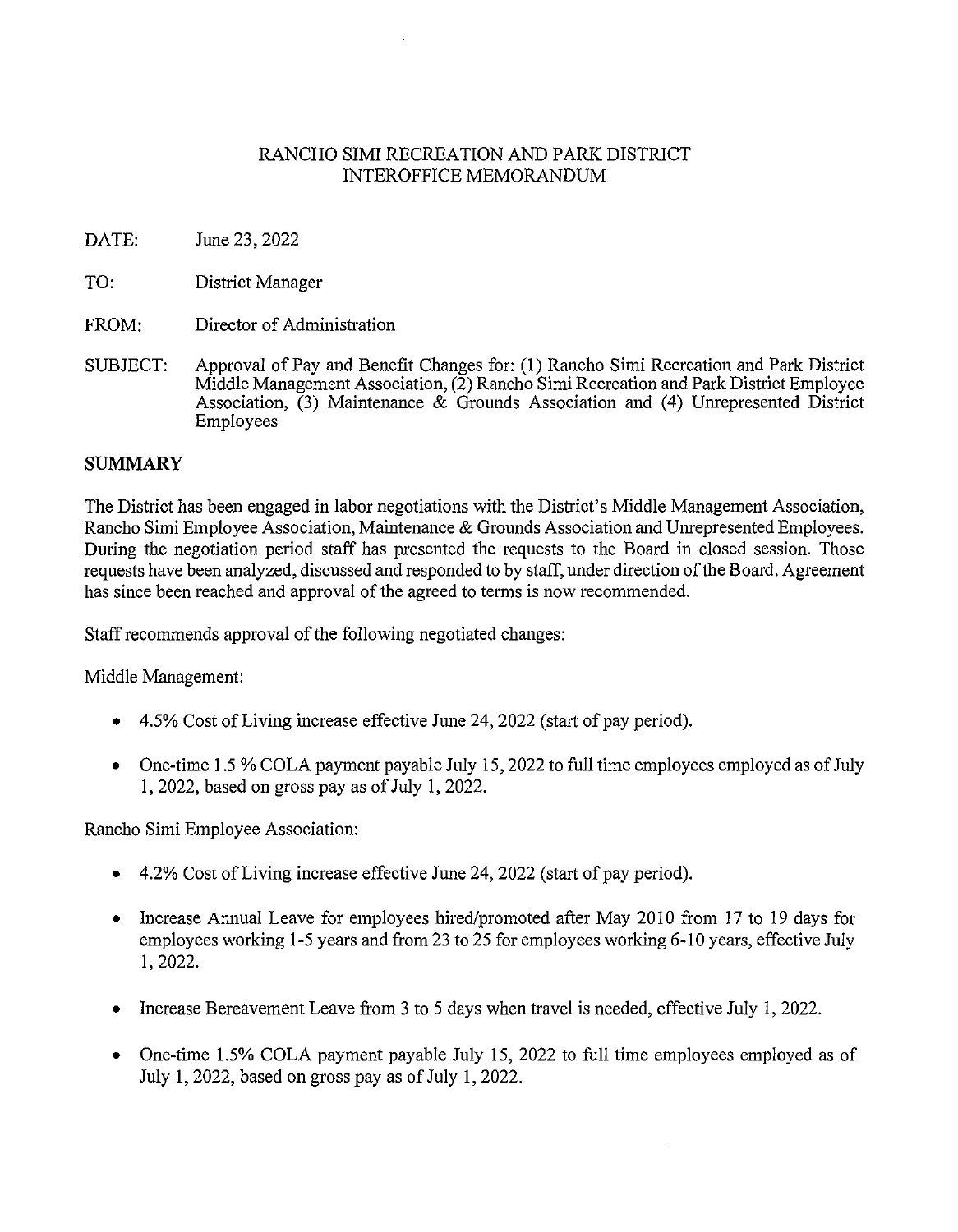Maintenance & Grounds Association:

- 4.5% Cost of Living increase effective June 24, 2022 (start of pay period).
- One-time 1.5% COLA payment payable July 15, 2022 to full time employees employed as of July 1, 2022, based on gross pay as of July 1, 2022.

Unrepresented Employees:

- 4.5% Cost of Living increase for Department Heads and 4.2% for HR Coordinator effective June 24, 2022 (start of pay period). The HR Coordinator will also receive two additional Annual Leave days.
- One-time 1.5% COLA payment payable July 15, 2022 to full time employees employed as of July 1, 2022, based on gross pay as of July 1, 2022.

The attached Letters of Agreement states the proposed changes for the Middle Management Association, Rancho Simi Employee Association and the Maintenance & Grounds Association. Note that the Bereavement Leave benefit is anticipated to be extended to all full-time employees via a future revision to the Policy Manual.

# **RECOMMENDATION**

Staff recommends approval of the indicated changes and authorization for the District Manager to sign the Letters of Agreement on behalf of the District and proceed with the implementation of the changes, which will also include Policy Manual revisions that will be placed onto a future meeting agenda.

--... WULO LMMWG

Director of Administration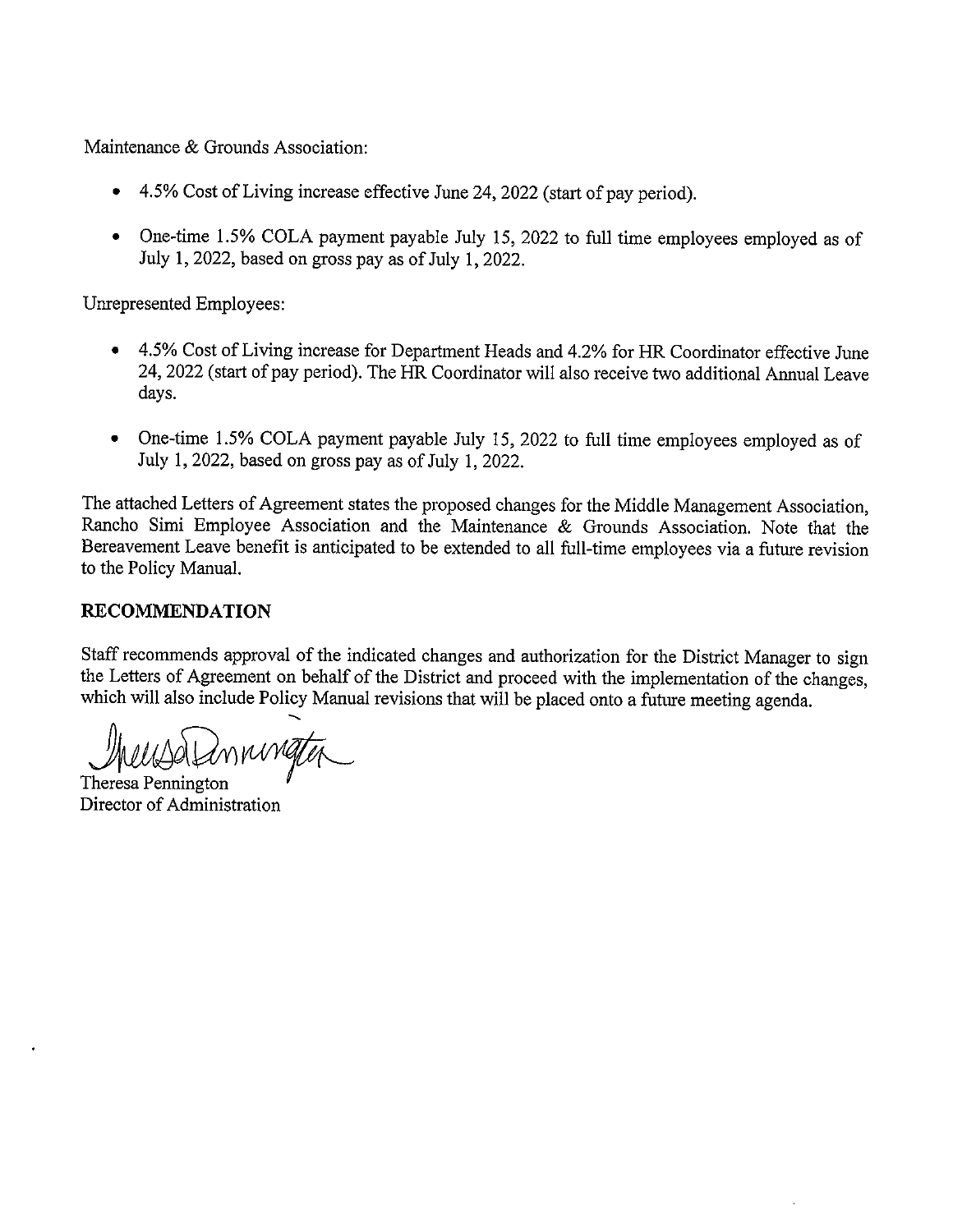<u>in massa paalan oli toola</u>

#### LETTER AGREEMENT WITH THE RANCHO SIMI RECREATION AND PARK DISTRICT MIDDLE MANAGEMENT ASSOCIATION 2022/23

#### June 21, 2022

The following items have been negotiated in good faith and agreed upon by the Rancho Simi Recreation and Park District Board of Directors and the Rancho Simi Recreation and Park District's Employee's Association:

- 4.5% Cost of Living increase effective June 24, 2022 (start of pay period).
- One-time 1.5% COLA payment payable July 15, 2022 to full time employees employed as of July 1, 2022, based on gross pay as of July 1, 2022.

Both parties agree that the benefit change will be effective as indicated above. The Rancho Simi Recreation and Park District Employee's Association and the Board of Directors agree and will support the items that were negotiated in good faith.

For the District:

For Employee's Association:

Dan Paranick District Manager

Brian Reed Middle Management President

Date Approved by the Board of Directors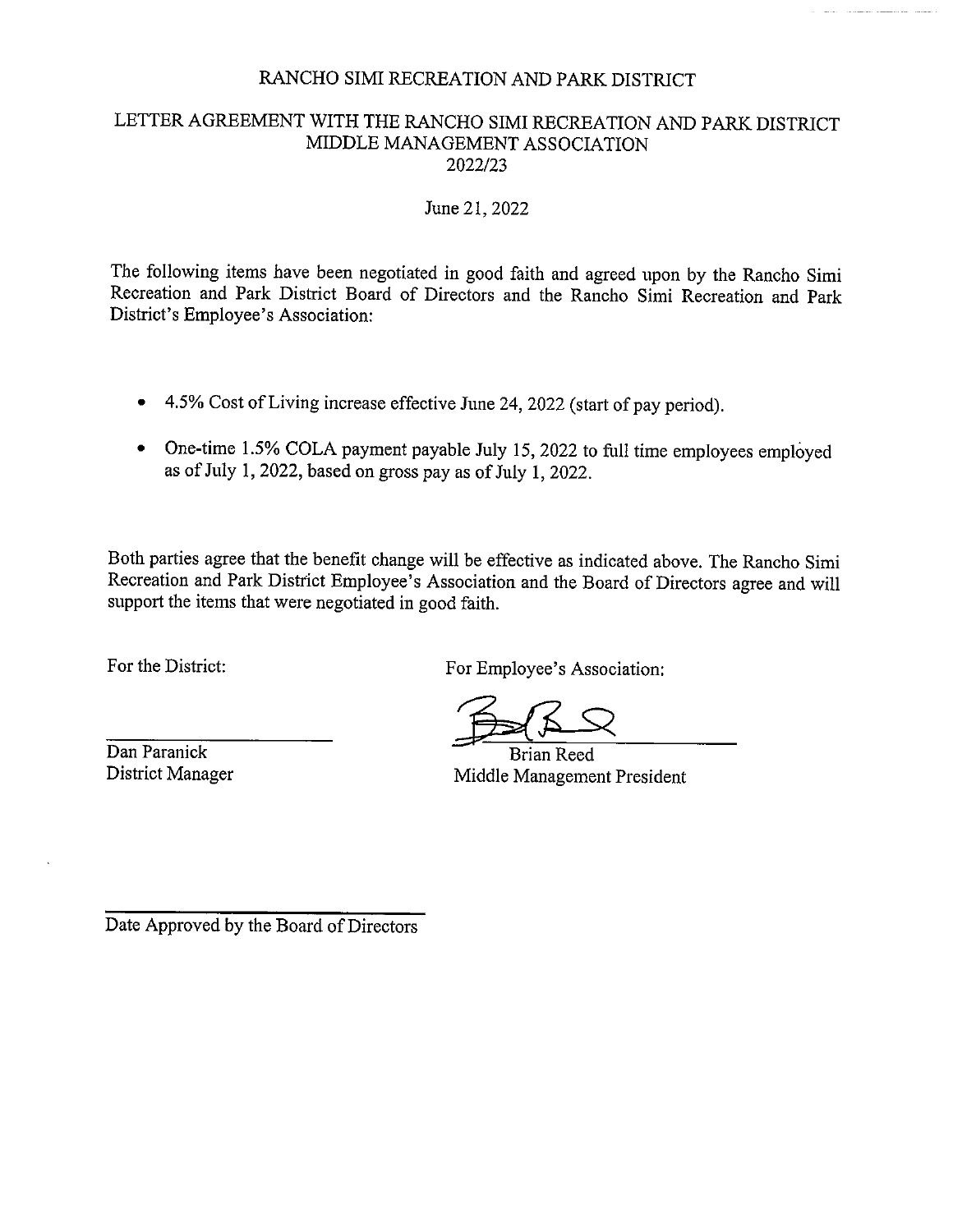## LETTER AGREEMENT WITH THE RANCHO SIMI RECREATION AND PARK DISTRICT EMPLOYEE'S ASSOCIATION 2022/23

#### June 21, 2022

The following items have been negotiated in good faith and agreed upon by the Rancho Simi Recreation and Park District Board of Directors and the Rancho Simi Recreation and Park District's Employee's Association:

- 4.2% Cost of Living increase effective June 24, 2022 (start of pay period).
- Increase Annual Leave for employees hired/promoted after May 2010 from 17 to 19 days for employees working 1-5 years and from 23 to 25 for employees working 6-10 years, effective July I, 2022.
- Increase Bereavement Leave from 3 to 5 days when travel is needed, effective July 1, 2022.
- One-time 1.5 % COLA payment payable July 15, 2022 to full time employees employed as of July 1, 2022, based on gross pay as of July 1, 2022.

Both parties agree that the benefit change will be effective as indicated above. The Rancho Simi Recreation and Park District Employee's Association and the Board of Directors agree and will support the items that were negotiated in good faith.

For the District:

For Employee's Association:

3rvan Horstníanshof

Rancho Simi Employee's Association President

Dan Paranick District Manager

Date Approved by the Board of Directors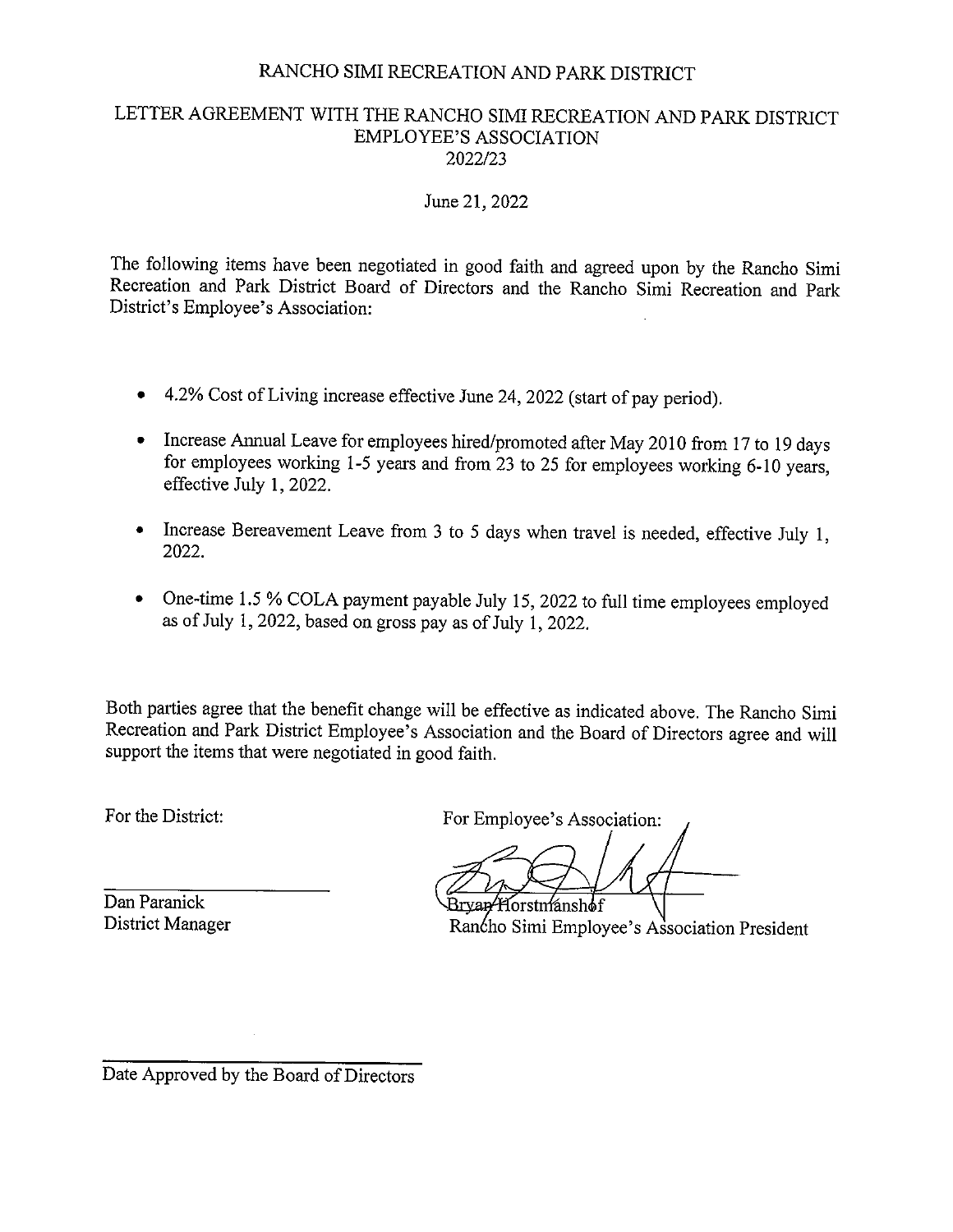#### LETTER AGREEMENT WITH THE RANCHO SIMI RECREATION AND PARK DISTRICT MAINTENANCE & GROUNDS ASSOCIATION 2022/23

#### June 21, 2022

The following items have been negotiated in good faith and agreed upon by the Rancho Simi Recreation and Park District Board of Directors and the Rancho Simi Recreation and Park District's Employee's Association:

- 4.5% Cost of Living increase effective June 24, 2022 (start of pay period).
- One-time 1.5% COLA payment payable July 15, 2022 to full time employees employed as of July 1, 2022, based on gross pay as of July 1, 2022.

Both parties agree that the benefit change will be effective as indicated above. The Rancho Simi Recreation and Park District Employee's Association and the Board of Directors agree and will support the items that were negotiated in good faith.

For the District:

For Employee's Association:

Dan Paranick District Manager

Casey Hancox Maintenance & Grounds Association President

Date Approved by the Board of Directors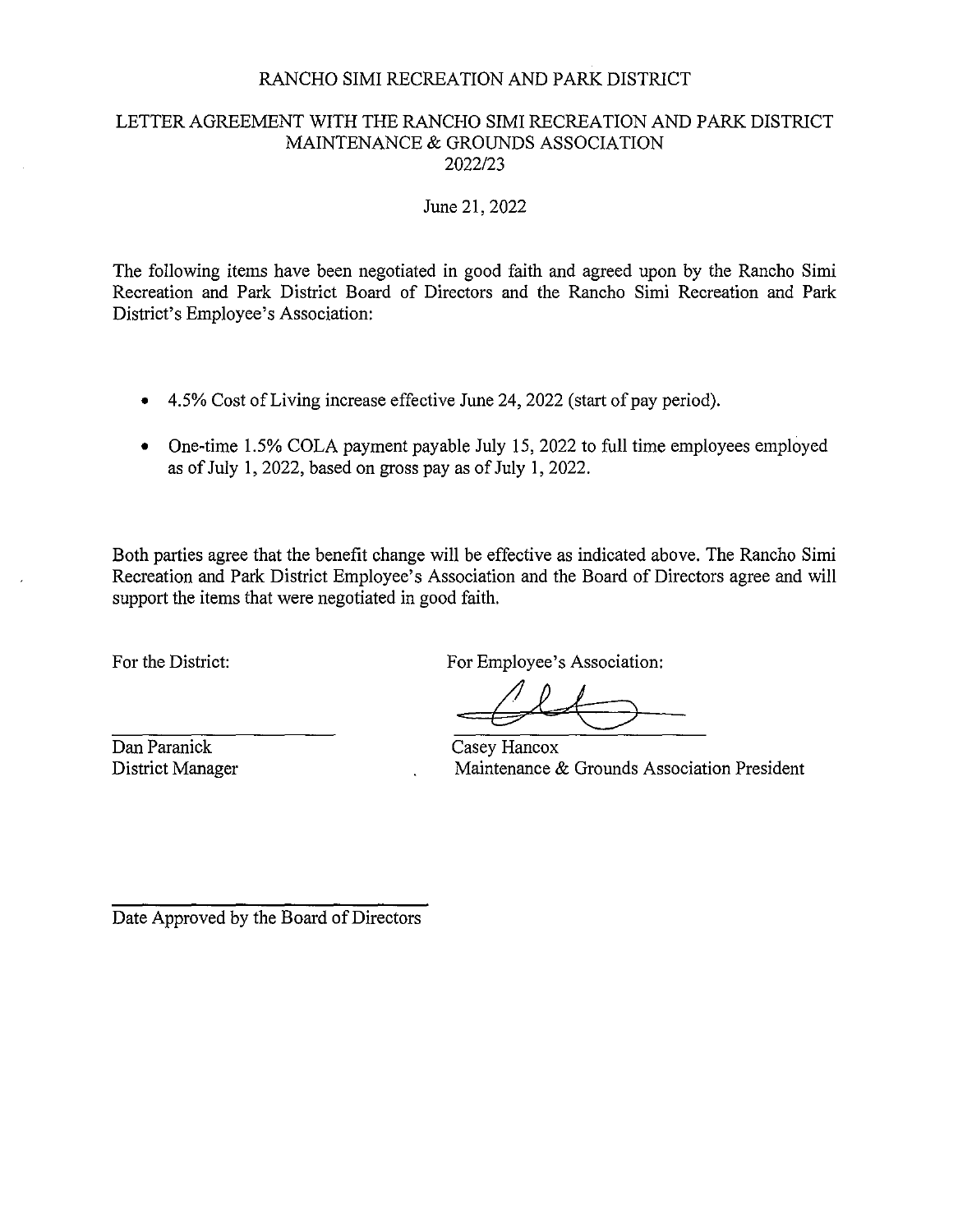#### RANCHO SIMI RECREATION AND PARK DISTRICT INTEROFFICE MEMORANDUM

- DATE: June 23, 2022
- TO: District Manager
- FROM: Director of Administration
- SUBJECT: Approval and Adoption of Full-time Employee Classification Schedules by Rancho Simi Recreation and Park District Board of Directors

#### **SUMMARY**

The California Code of Regulations at Section 570.5(a)(1), requires the governing body to approve and adopt employee pay schedules. The attached Full-time Employee Classifications and Monthly Pay Range schedules have been amended to reflect the recently approved Cost of Living Adjustment increase for the Middle Management Association, Rancho Simi Employee Association, Maintenance & Grounds Association and Unrepresented Employees, ranging from 4.2% to 4.5%.

# **BOARD ACTION REQUESTED**

Staff recommends the Board approve and adopt the Full-time Employee Classification Schedules.

WWDHENrungton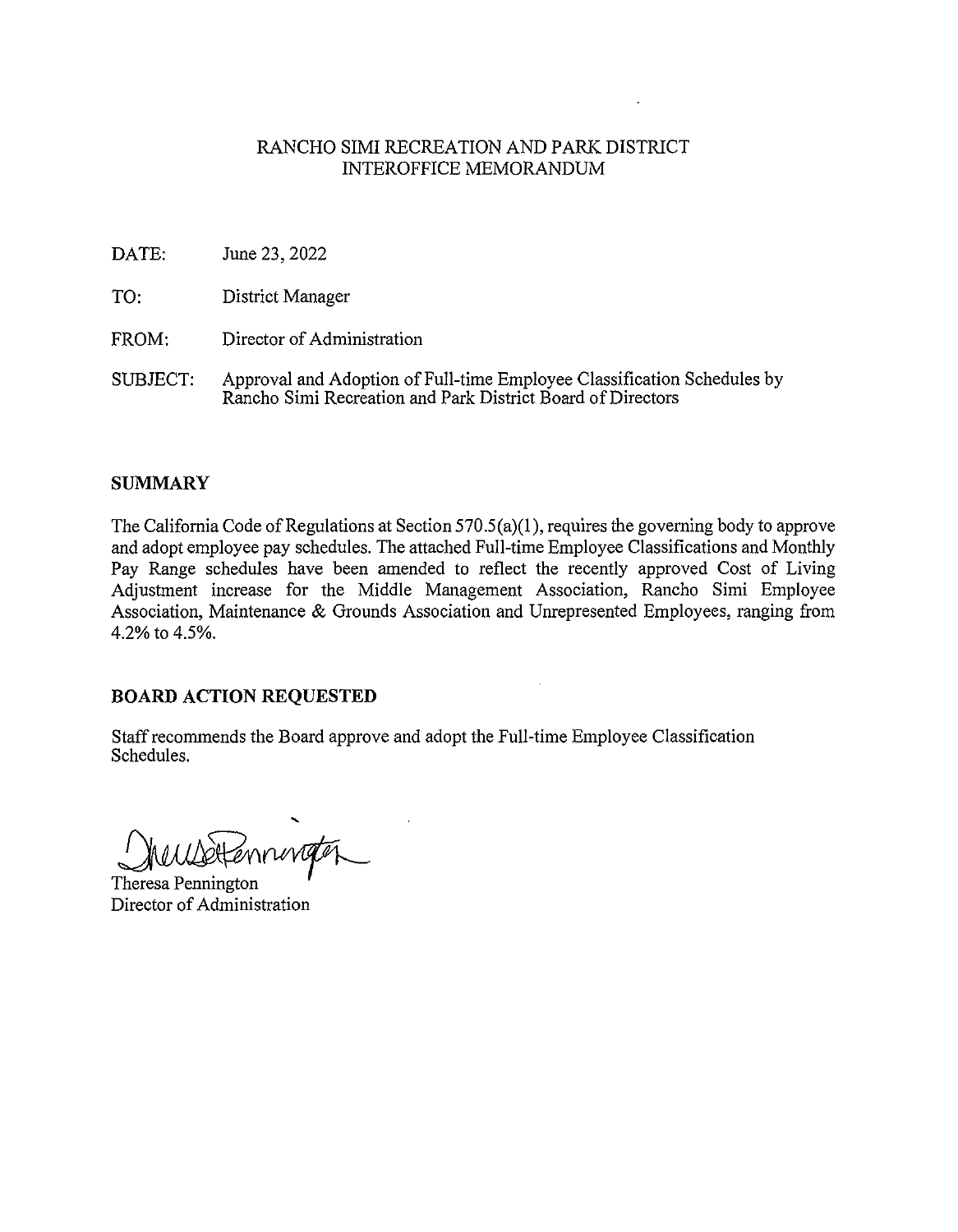#### FULL-TIME EMPLOYEE CLASSIFICATIONS Middle Management and Department Heads AND MONTHLY PAY RANGES Approved and Adopted by the Board of Directors on June 23, 2022

 $\sim$ 

 $\begin{minipage}{0.5\textwidth} \begin{tabular}{|l|l|} \hline & \multicolumn{1}{|l|l|} \hline & \multicolumn{1}{|l|} \multicolumn{1}{|l|} \hline \multicolumn{1}{|l|} \multicolumn{1}{|l|} \multicolumn{1}{|l|} \multicolumn{1}{|l|} \multicolumn{1}{|l|} \multicolumn{1}{|l|} \multicolumn{1}{|l|} \multicolumn{1}{|l|} \multicolumn{1}{|l|} \multicolumn{1}{|l|} \multicolumn{1}{|l|} \multicolumn{1}{|l|} \multicolumn{1}{|l|} \multicolumn{$ 

| Effective June 24, 2022 |
|-------------------------|
|-------------------------|

| Range No.                        | Title                                | Low    | High   | <b>Degree</b><br>Reg'd? | <b>Exempt/Hourly</b> | <b>Bargaining Affiliation</b> |
|----------------------------------|--------------------------------------|--------|--------|-------------------------|----------------------|-------------------------------|
| <b>ADMINISTRATION DEPARTMENT</b> |                                      |        |        |                         |                      |                               |
| 50.5                             | Senior Park Ranger                   | 5,629  | 7,250  | No                      | Hourly               | RSRPD Middle Management Group |
| 52.5                             | Computer Support Specialist          | 6,212  | 8,002  | Yes                     | Hourly               | RSRPD Middle Management Group |
|                                  | Director of Administration           | 10,511 | 12,870 | Yes                     | Exempt               | lNone                         |
|                                  | PLANNING AND MAINTENANCE DEPARTMENT  |        |        |                         |                      |                               |
| 50.5                             | Recreation Coordinator - Strathearn  | 5,629  | 7,250  | No.                     | Exempt               | RSRPD Middle Management Group |
| 54.5                             | Sr. Maintenance Supv. - Grounds      | 6,850  | 8,823  | No                      | Exempt               | RSRPD Middle Management Group |
| 54.5                             | Sr. Maintenance Supv. - Bldgs.       | 6,850  | 8,823  | No                      | Exempt               | RSRPD Middle Management Group |
| 55.0                             | Landscape Designer                   | 7,024  | 9,048  | Yes                     | Exemot               | RSRPD Middle Management Group |
| 55.5                             | Sr. Management Analyst               | 7,202  | 9,276  | Yes                     | Exempt               | RSRPD Middle Management Group |
|                                  | Director of Planning and Maintenance | 10,511 | 12,870 | Yes                     | Exempt               | liNone                        |
| <b>RECREATION DEPARTMENT</b>     |                                      |        |        |                         |                      |                               |
| 46.0                             | Assistant Golf Course Superintendent | 4,514  | 5.814  | No                      | Exempt               | RSRPD Middle Management Group |
| 50.5                             | Head Golf Pro / Assistant Manager    | 5,629  | 7,250  | Yes                     | Exempt               | RSRPD Middle Management Group |
| 50.5                             | Recreation Coordinator               | 5,629  | 7.250  | No                      | Exempt               | RSRPD Middle Management Group |
| 54.5                             | Sr. Maintenance Supv. - SHGC         | 6,850  | 8,823  | No                      | Exempt               | RSRPD Middle Management Group |
| 55.5                             | Recreation Supervisor II             | 7,202  | 9,276  | Yes                     | Exempt               | RSRPD Middle Management Group |
| 57.0                             | Golf Course Manager                  | 7,748  | 9,980  | Yes                     | Exempt               | RSRPD Middle Management Group |
|                                  | Director of Recreation               | 10,511 | 12,870 | Yes                     | Exempt               | llNone ¦                      |

Printed on: 06121122

. . . . . . . .

 $\cdots \cdots \cdots$ 

.<br>. . . . .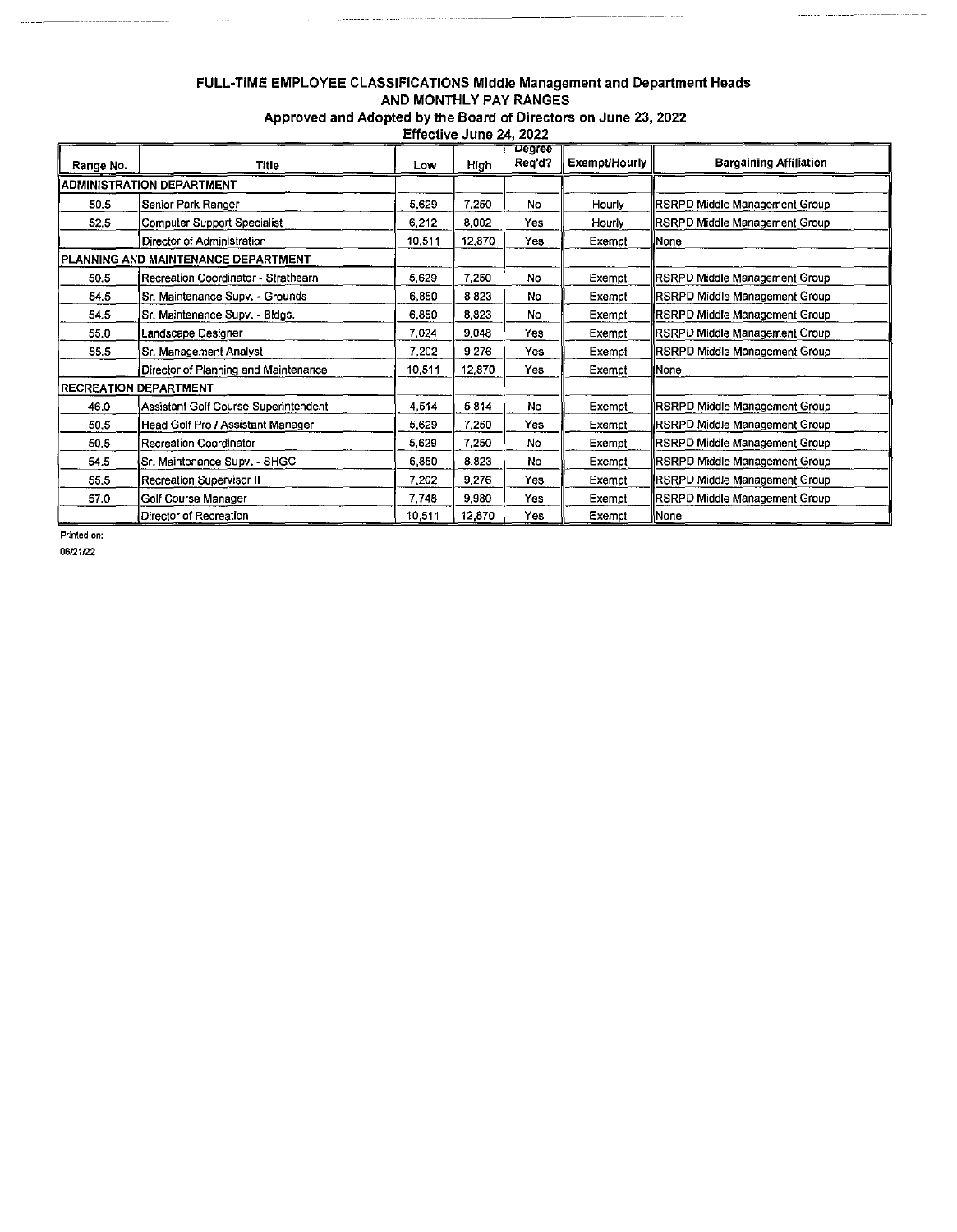#### FULL-TIME EMPLOYEE CLASSIFICATIONS FOR RANCHO SIMI EMPLOYEE'S ASSOCIATION AND CONFIDENTIAL EMPLOYEE AND MONTHLY PAY RANGES

 $\mathcal{L}_{\text{max}}$  , and the contract constraint constraints are associated as a set of  $\mathcal{L}_{\text{max}}$ 

 $\hat{z}_1$  is a minimization of  $\hat{z}_1$ 

 $\bar{A}$ 

 $\hat{A}$  $\mathcal{A}^{\pm}$   $\bar{\omega}$ 

## Approved and Adopted by the Board of Directors on June 23, 2022

Effective June 24, 2022

| Range No.                           | Title                                  | Low   | High  | <b>Degreë</b><br>Reg'd? | Exempt/Hourly | <b>Bargaining Affiliation</b>        |
|-------------------------------------|----------------------------------------|-------|-------|-------------------------|---------------|--------------------------------------|
| <b>ADMINISTRATION DEPARTMENT</b>    |                                        |       |       |                         |               |                                      |
| 43.5                                | Administrative Specialist              | 3,984 | 5,132 | No                      | Hourly        | Rancho Simi Employee's Association   |
| 44.5                                | Accounting Specialist                  | 4,184 | 5,389 | No                      | Hourly        | Rancho Simi Employee's Association   |
| 47.5                                | Park Ranger                            | 4,846 | 6,243 | No                      | Hourly        | Rancho Simi Employee's Association   |
| 49,0                                | <b>Executive Assistant</b>             | 5.216 | 6,719 | No                      | Hourly        | Rancho Simi Employee's Association   |
| 50.5                                | Accountant-Payroll                     | 5,612 | 7,229 | No.                     | Hourly        | Rancho Simi Employee's Association   |
| 50.5                                | Human Resources Coordinator            | 5,612 | 7,229 | No                      | Hourly        | None - Confidential Position         |
| 53.0                                | Accountant                             | 6,348 | 8,177 | No                      | Hourly        | ∥Rancho Simi Employee's Association  |
| PLANNING AND MAINTENANCE DEPARTMENT |                                        |       |       |                         |               |                                      |
| 48.0                                | Administrative Secretary               | 4,968 | 6,399 | No                      | Hourly        | ∥Rancho Simi Employee's Association  |
| <b>RECREATION DEPARTMENT</b>        |                                        |       |       |                         |               |                                      |
| 41.0                                | Recreation Specialist                  | 3,525 | 4,540 | No                      | Hourly        | Rancho Simi Employee's Association   |
| 45.0                                | <b>Recreation Assistant</b>            | 4.287 | 5,522 | No                      | Hourly        | ∥Rancho Simi Employee's Association  |
| 46.5                                | <b>Customer Service Representative</b> | 4,615 | 5,945 | <b>No</b>               | Hourly        | llRancho Simi Employee's Association |
| 46.5                                | Recreation Program Specialist          | 4,615 | 5,945 | No                      | Hourly        | Rancho Simi Employee's Association   |
| 48.0                                | <b>Administrative Secretary</b>        | 4,968 | 6,399 | No                      | Hourly        | Rancho Simi Employee's Association   |

Printed on: 06121/22

 $\sim$